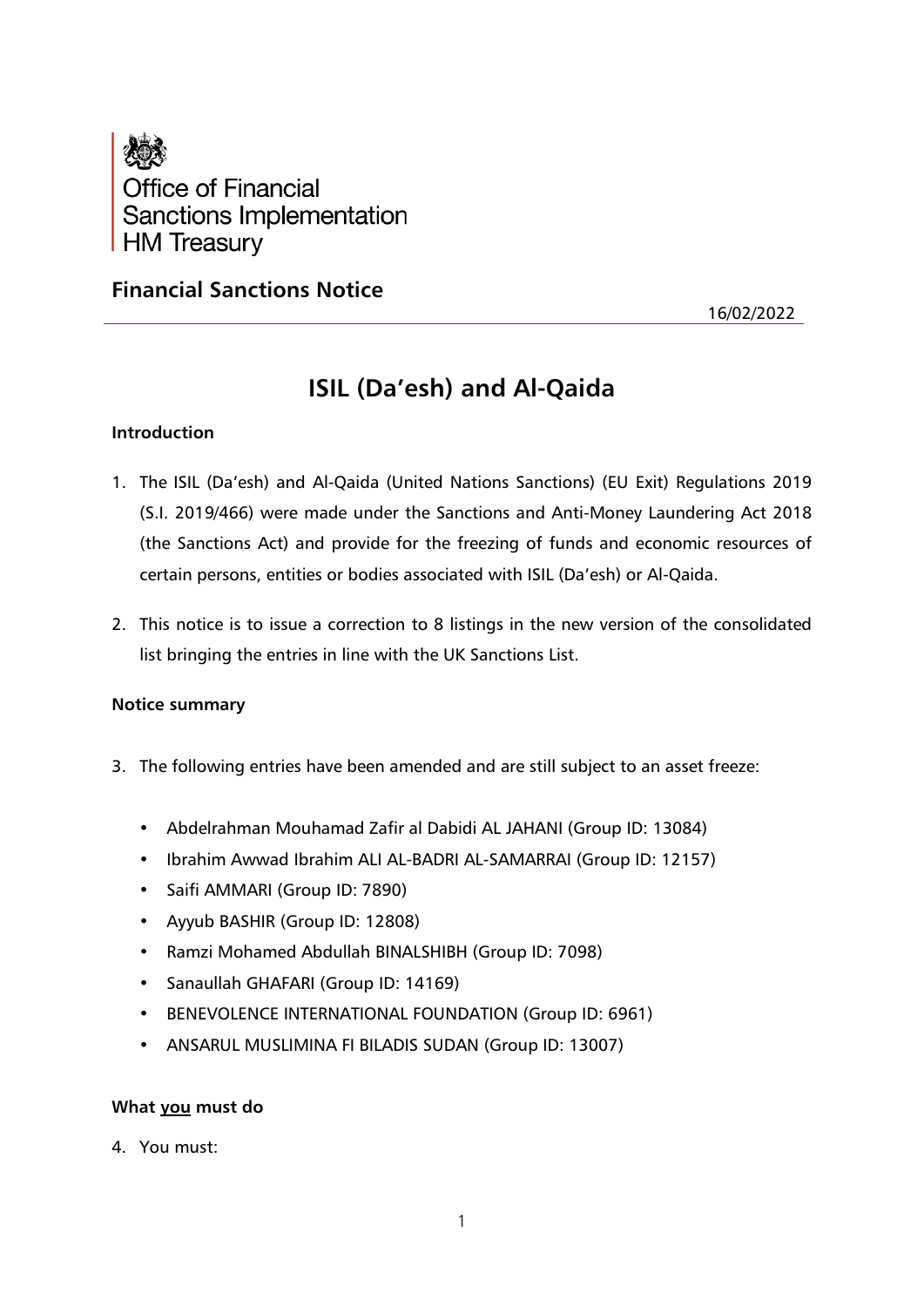- i. check whether you maintain any accounts or hold any funds or economic resources for the persons set out in the Annex to this Notice;
- ii. freeze such accounts, and other funds or economic resources and any funds which are owned or controlled by persons set out in the Annex to the Notice
- iii. refrain from dealing with the funds or assets or making them available (directly or indirectly) to such persons unless licensed by the Office of Financial Sanctions Implementation (OFSI);
- iv. report any findings to OFSI, together with any additional information that would facilitate compliance with the Regulations;
- v. provide any information concerning the frozen assets of designated persons that OFSI may request. Information reported to OFSI may be passed on to other regulatory authorities or law enforcement.
- 5. Where a relevant institution has already reported details of accounts, other funds or economic resources held frozen for designated persons, they are not required to report these details again.
- 6. Failure to comply with financial sanctions legislation or to seek to circumvent its provisions is a criminal offence.

# **Further Information**

- 7. Copies of recent notices, UK legislation and relevant guidance can be obtained from the ISIL (Da'esh) and Al-Qaida financial sanctions page on the Gov.UK website: [https://www.gov.uk/government/collections/financial-sanctions-regime-specific](https://www.gov.uk/government/collections/financial-sanctions-regime-specific-consolidated-lists-and-releases)[consolidated-lists-and-releases](https://www.gov.uk/government/collections/financial-sanctions-regime-specific-consolidated-lists-and-releases)
- 8. Further details on the UN measures in respect of ISIL (Da'esh) and Al-Qaida can be found on the relevant UN Sanctions Committee webpage: <https://www.un.org/securitycouncil/>
- 9. The Consolidated List can be found here: [https://www.gov.uk/government/publications/financial-sanctions-consolidated-list-of](https://www.gov.uk/government/publications/financial-sanctions-consolidated-list-of-targets/consolidated-list-of-targets)[targets/consolidated-list-of-targets](https://www.gov.uk/government/publications/financial-sanctions-consolidated-list-of-targets/consolidated-list-of-targets)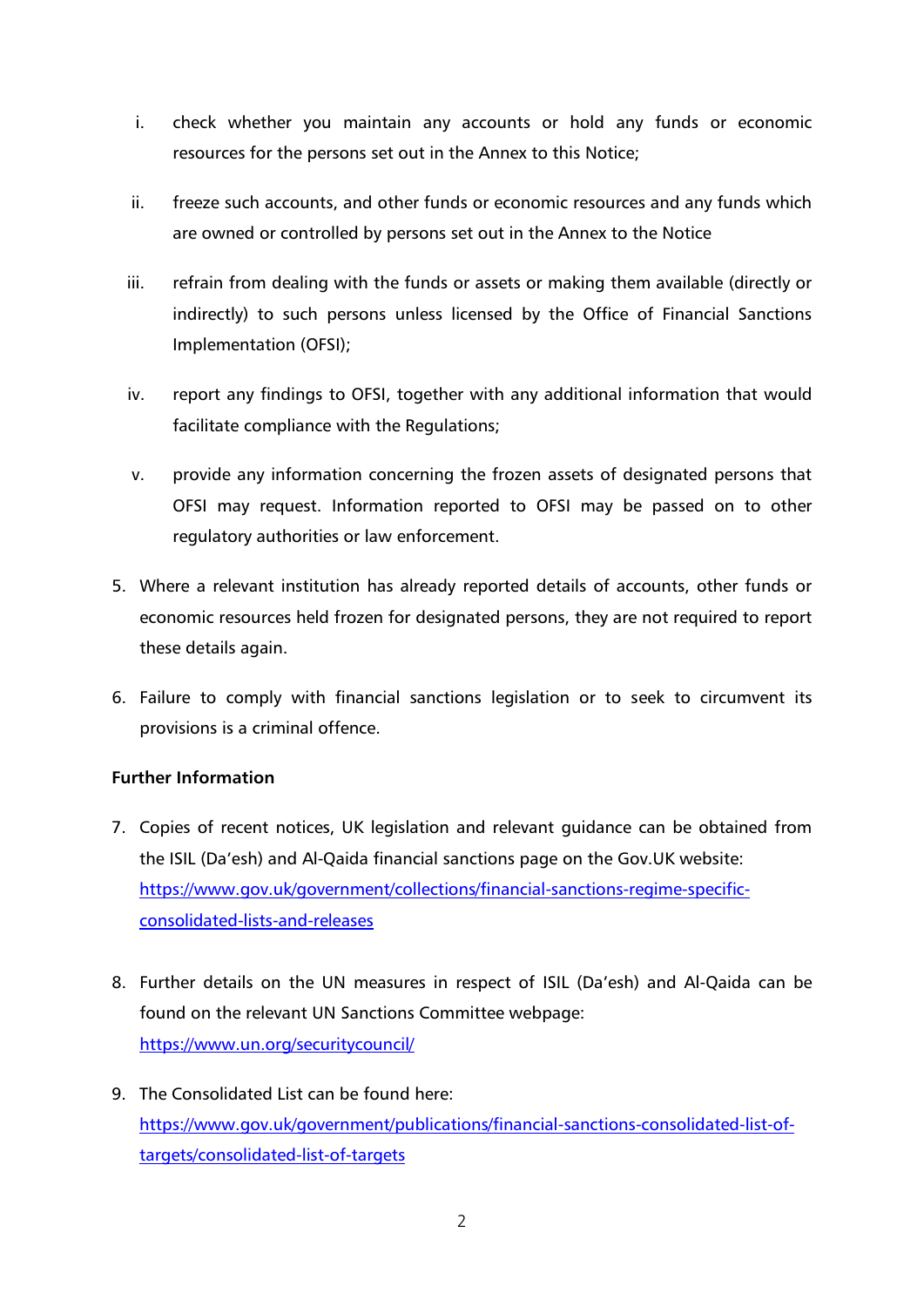10. Further details on changes to the new format of the consolidated list can be found here:

[https://www.gov.uk/government/publications/uk-sanctions-list-change-in](https://www.gov.uk/government/publications/uk-sanctions-list-change-in-format/uksanctions-list-change-to-the-lists-format)[format/uksanctions-list-change-to-the-lists-format](https://www.gov.uk/government/publications/uk-sanctions-list-change-in-format/uksanctions-list-change-to-the-lists-format)

11. The UK Sanctions List can be found here:

<https://www.gov.uk/government/publications/the-uk-sanctions-list>

12. For more information please see our guide to financial sanctions:

<https://www.gov.uk/government/publications/uk-financial-sanctions-guidance>

# **Enquiries**

13. Non-media enquiries about the implementation of financial sanctions in the UK should be addressed to:

Office of Financial Sanctions Implementation HM Treasury 1 Horse Guards Road London SW1A 2HQ [ofsi@hmtreasury.gov.uk](mailto:ofsi@hmtreasury.gov.uk)

- 14. Non-media enquiries about the sanctions measures themselves should be addressed to: [sanctions@fcdo.gov.uk](mailto:sanctions@fcdo.gov.uk)
- 15. Media enquiries about how financial sanctions are implemented in the UK should be addressed to the Treasury Press Office on 020 7270 5238.
- 16. Media enquiries about the sanctions measures themselves should be addressed to the Foreign, Commonwealth & Development Office Press Office on 020 7008 3100.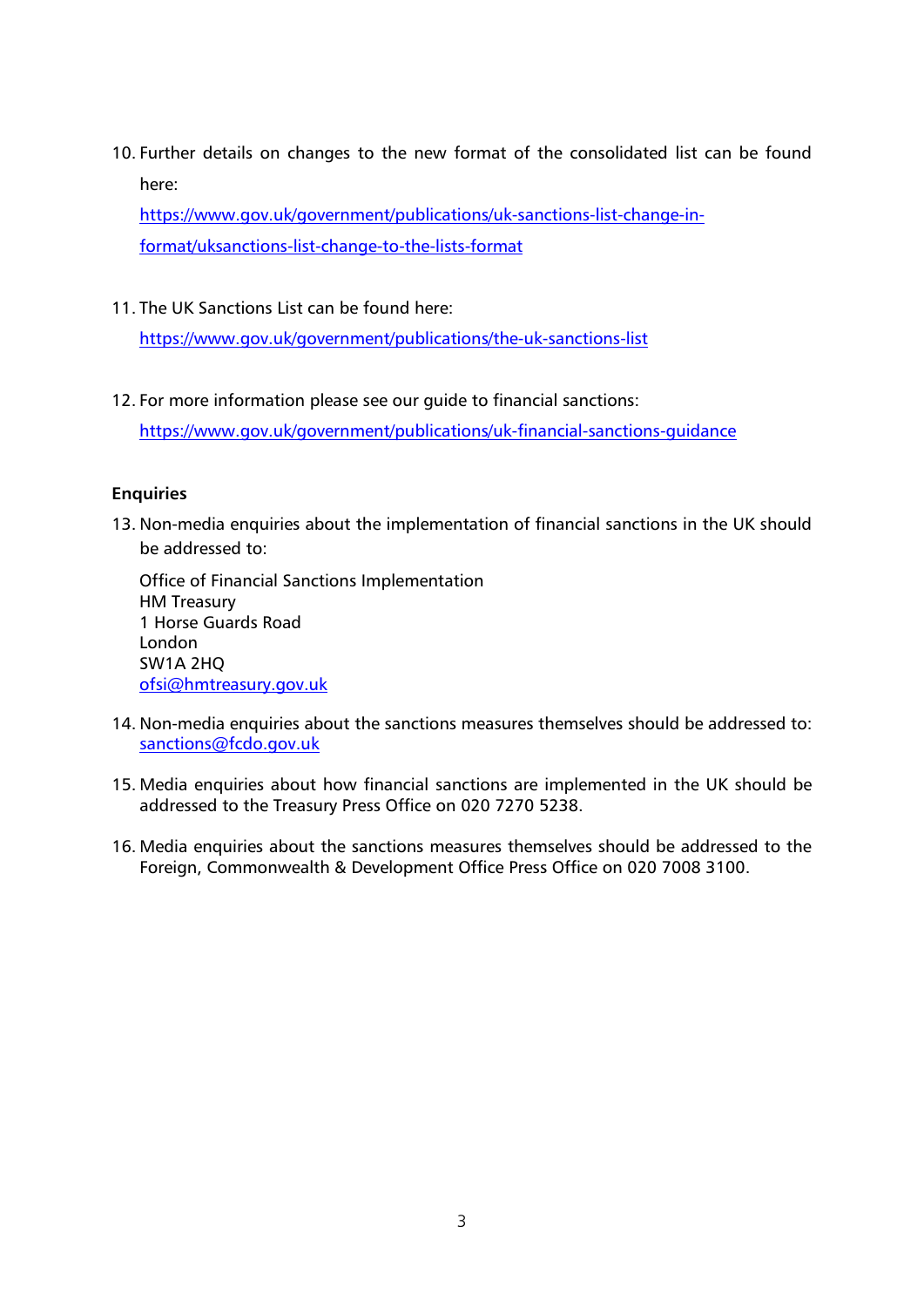# **ANNEX TO NOTICE**

# **FINANCIAL SANCTIONS: ISIL (DA'ESH) AND AL-QAIDA THE ISIL (DA'ESH) AND AL-QAIDA (UNITED NATIONS SANCTIONS) (EU EXIT) REGULATIONS 2019 (S.I. 2019/466)**

#### **AMENDMENTS**

Deleted information appears in strikethrough. Additional information appears in italics and is underlined.

#### **Individuals**

#### **1. AL JAHANI, Abdelrahman Mouhamad Zafir al Dabidi**

**DOB:** (1) 04/12/1971. (2) --/--/1977. **POB:** Kharj, Saudi Arabia **Good quality a.k.a:** (1) ABDULRHMAN, Mohammed, D. Aljahani *ALJAHANI, Abdulrhman, Mohammed, D.* (2) ABU, al-Wafa *AL-WAFA, Abu* (3) ABU, al-Wafa' *AL-WAFA', Abu* (4) ABU, Anas *ANAS, Abu* (5) ABU, Wafa, al-Saudi *AL-SAUDI, Abu, Wafa* (6) AL-JAHANI, Abd al-Rahman, Muhammad Zafir, al-Dabisi (7) AL-JAHANI, Abd Al-Rahman, Muhammad Zafir, al-Dubaysi (8) AL-JAHNI, Abd al-Rahman, Muhammad Thafir (9) AL-JAHNI, Abd Al-Rahman, Muhammad Zafir, al-Dubaysi (10) AL-JUHANI, Abd al-Rahman, Muhammad (11) AL-JUHANI, Abd Al-Rahman, Muhammad Zafir, al-Dubaysi (12) AL-JUHNI, Abd Al-Rahman, Muhammad Zafir, Al-Dubaysi (13) JUHAN, Abdelrahman, Mouhamad Zafir, al Dabissi (14) JUHANI, Abdelrahman, Mouhamad Zafir, al Dabissi **Low quality a.k.a:** ABOU, Wafa, al Saoudi *AL-SAOUDI, Abou, Wafa* **Nationality:** Saudi Arabia **Passport Number:** F508591 **National Identification Number:** 1027508157 **National Identification Details:** Saudi Arabia **Other Information:** (UK Sanctions List Ref):AQD0100 (UN Ref):QDi.327 A member and regional commander of Jabhat al-Nusrah, listed as Al-Nusrah Front for the People of the Levant (QDe.137)and a facilitator of foreign recruits for that group. Review pursuant to Security Council resolution 2368 (2017) was concluded on 4 Dec. 2019. INTERPOL-UN Security Council Special Notice web link: https://www.interpol.int/en/How-we-work/Notices/View-UN-Notices-Individuals. **Listed on:** 15/08/2014 **UK Sanctions List Date Designated:**  15/08/2014 **Last Updated:** 31/12/2020 *16/02/2022* **Group ID:** 13084.

#### **2. ALI AL-BADRI AL-SAMARRAI, Ibrahim Awwad Ibrahim**

إبراهيم عواد إبراهيم على البدري السامرائي **:(Name (non-Latin script** 

**Title:** Doctor **DOB:** --/--/1971. **POB:** (1) Samarra (2) - , (1) Iraq (2) Iraq **Good quality a.k.a:** (1) AL-SAMARRA'I, Doctor, Ibrahim, Awwad Ibrahim (2) AL-SAMARRAI', Doctor, Ibrahim, 'Awwad Ibrahim, 'Ali al-Badri (3) AL-SAMARRAI, Ibrahim, 'Awad Ibrahim, al-Badri *(4) AL-SAMARRA'I, Ibrahim 'Awad Ibrahim* **Low quality a.k.a:** (1) ABU DUAA (non-Latin script: دعاء أبو) (2 (ABU DU'A (non-Latin script: دعاء أبو (AL-BAGHDADI, Abu, Bakr (non-Latin script: القريشي الحسيني البغدادي بكر أبو (AL-QURAISHI, Abu, Bakr, al-Baghdadi, al-Husayni (non-Latin script: القريشي الحسيني البغدادي بكر أبو (**a.k.a:** (1) AL-SAMARRAI', Ali, al-Badri (2) IBRAHIM, Awwad (3) IBRAHIM, Doctor **Nationality:** Iraq National Identification Number: 0134852 National Identification Details: Ration card **Address:** (1) Syria.(2) Iraq.**Other Information:** (UK Sanctions List Ref):AQD0198 (UN Ref):QDi.299 Description: Height: 1.65 m. Weight: 85 kg. Black hair and eyes. White skin. Leader of Islamic State in Iraq and the Levant, listed as Al-Qaida in Iraq (AQI) (QDe.115). Currently based in Iraq and Syria. Declared himself "caliph" in Mosul in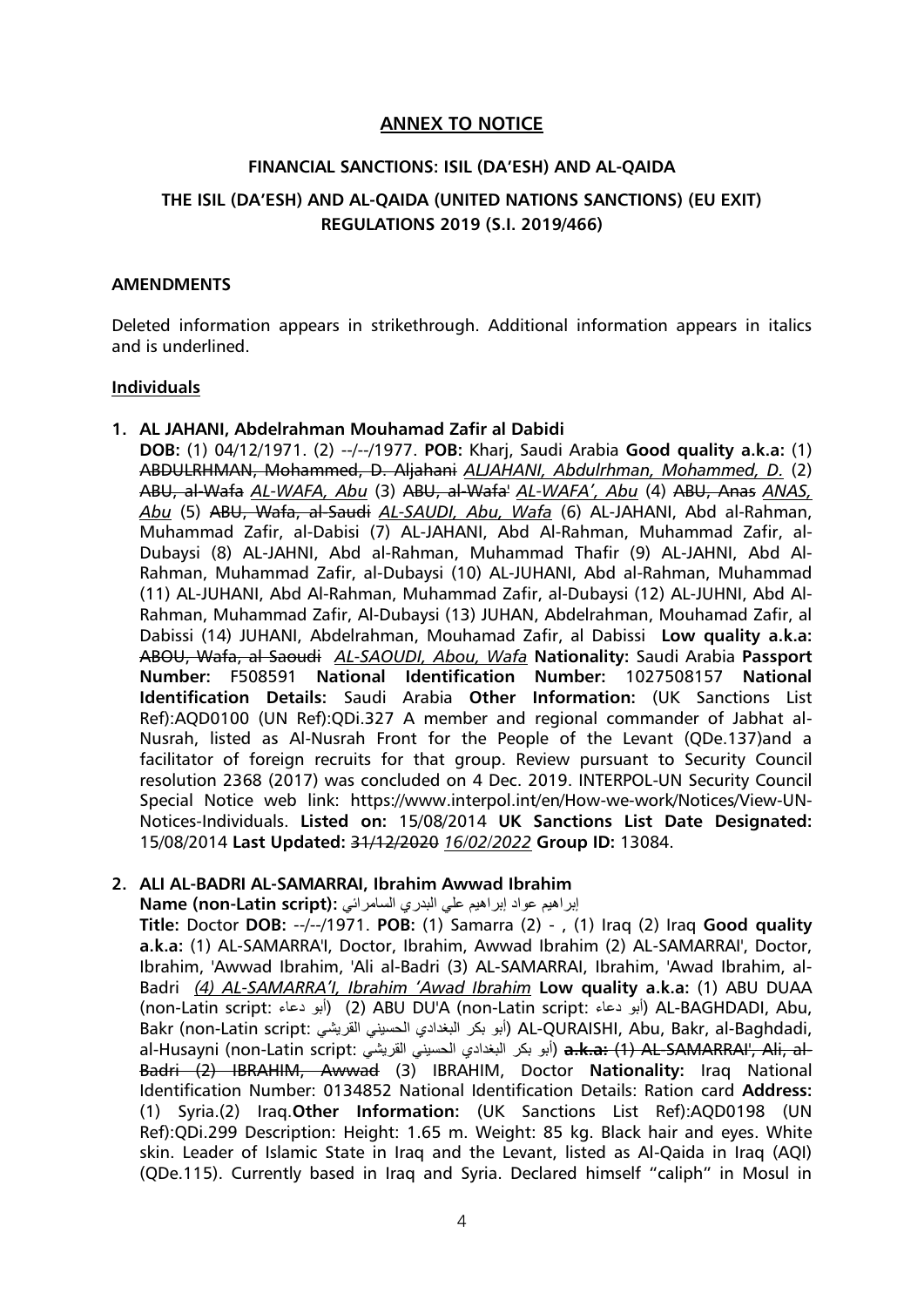2014. Responsible for managing and directing AQI large scale operations. Wife's name: Saja Hamid al-Dulaimi. Wife's name: Asma Fawzi Mohammed al-Kubaissi. Wanted by the Iraqi security forces. Review pursuant to Security Council resolution 2368 (2017) was concluded on 15 November 2021. Photo available for inclusion in the INTERPOL-UN Security Council Special Notice. INTERPOL-UN Security Council Special Notice web link: https://www.interpol.int/en/notice/search/un/4654685 **Listed on:** 17/10/2011 **UK Sanctions List Date Designated:** 05/10/2011 **Last Updated:** 12/01/2022 *16/02/2022* **Group ID:** 12157.

### **3. AMMARI, Saifi**

#### **Name (non-Latin script):** عماري سيفي

**DOB:** (1) 01/01/1968. (2) 24/04/1968. **POB:** (1) Kef Rih (2) Guelma, (1) Algeria (2) Algeria **Good quality a.k.a:** (1) ABDALARAK (2) EL PARA (3) HAIDARA, Abou (4) *ABU* HAIDRA, Abu, Abdul, Rasak, Ammane (5) LE PARA, Abderrezak (6) *EL* OURASSI, El (7) ZAIMECHE, Abderrezak **Nationality:** Algeria **Address:** Algeria. **Other Information:** (UK Sanctions List Ref):AQD0303 (UN Ref):QDi.152 In detention in Algeria since Oct. 2004. Former member of the GSPC listed as The Organization of Al-Qaida in the Islamic Maghreb (QDe.014). Review pursuant to Security Council resolution 1822 (2008) was concluded on 27 Jul. 2010. Review pursuant to Security Council resolution 2368 (2017) was concluded on 4 Dec. 2019. INTERPOL-UN Security Council Special Notice web link: https://www.interpol.int/en/How-we-work/Notices/View-UN-Notices-Individuals. El Para (combat name), Abderrezak Le Para (combat name). **Listed on:** 05/12/2003 **UK Sanctions List Date Designated:** 04/12/2003 **Last Updated:** 31/12/2020 *16/02/2022* **Group ID:** 7890.

# **4. BASHIR, Ayyub**

#### **Name (non-Latin script):** بشير ايوب

**Title:** *(1)* Qari *(2) Alhaj* **DOB:** (1) --/--/1966. (2) --/--/1964. (3) --/--/1969. (4) --/--/1971. **Good quality a.k.a:** (1) AYUB, Qari, Muhammad (2) BASHAR, Alhaj, Alhaj, Qari, Ayub **Nationality:** (1) Uzbekistan. (2) Afghanistan **Address:** Mir Ali, North Waziristan Agency, Federal Administered Tribal Areas, Pakistan.**Other Information:** (UK Sanctions List Ref):AQD0152 (UN Ref):QDi.311 Member of leadership council as of early 2010 and head of finance for the Islamic Movement of Uzbekistan (QDe.010). Coordinated financial and logistical support for the Islamic Movement of Uzbekistan in Afghanistan and Pakistan between 2009-2012. Transferred and delivered funds to Fazal Rahim (QDi.303). Reportedly deceased in an airstrike in Chordar, Kunduz Province of Afghanistan in Dec. 2015. Review pursuant to Security Council resolution 2253 (2015) was concluded on 7 Jun. 2018. Review pursuant to Security Council resolution 2253 (2015) was concluded on 21 Feb. 2019. Review pursuant to Security Council resolution 2368 (2017) was concluded on 15 November 2021. INTERPOL-UN Security Council Special Notice web link: https://www.interpol.int/en/notice/search/un/5741655 **Listed on:** 30/10/2012 **UK Sanctions List Date Designated:** 18/10/2012 **Last Updated:** 12/01/2022 *16/02/2022* **Group ID:** 12808.

# **5. BINALSHIBH, Ramzi Mohamed Abdullah**

رمزي محمد عبد هللا بن الشيبة **:(script Latin-non (Name**

**DOB:** (1) 16/09/1973. (2) 01/05/1972. **POB:** (1) Gheil Bawazir, Hadramawt (2) Khartoum, (1) Yemen (2) Sudan **Good quality a.k.a:** (1) ABDELLAH, Omar *OMAR*, Ramzi, Mohamed *Abdellah* (2) ABDULLAH, Binalsheidah, Ramzi, Mohamed (3) ABDULLAH, Binalshibh, Ramsi, Mohamed (4) ABDULLAH, Binalshibh, Ramzi, Mohammed (5) ALASSIRI, Ramzi, Mohamed, Abdellah, Omar, Hassan (6) AMAR, Umar, Muhammad, 'Abdallah b*B*a' (7) BAWAZIR, Mohamed, Ali, Abdullah (8) BIN AL SHIBH,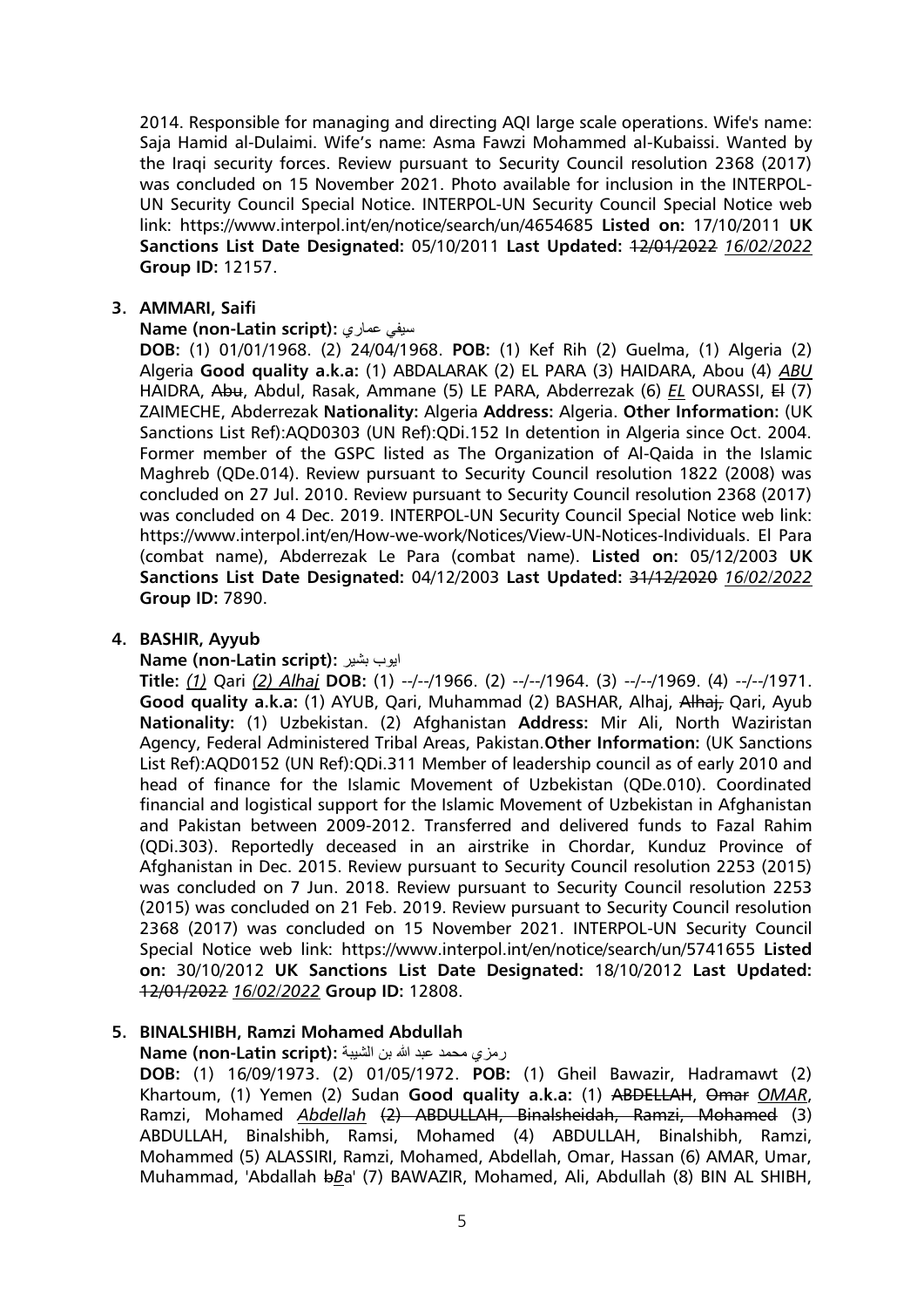Ramzi (9) BINALSHEIDAH, Ramzi, Mohamed, Abdullah (10) BINALSHIBH, Ramzi (11) RAMZI, Bin Al Shibh (12) UBAYDAH, Abu **Low quality a.k.a:** OMAR, Ramzi **Nationality:** Yemen **Passport Number:** 00085243 **Passport Details:** Issue date: 17/11/1997. Issued in Sanaa, Yemen **Other Information:** (UK Sanctions List Ref):AQD0292 (UN Ref):QDi.081 Arrested in Karachi, Pakistan, 30 Sep. 2002. In custody of the United States of America, as of May 2010. Review pursuant to Security Council resolution 1822 (2008) was concluded on 25 May 2010. Review pursuant to Security Council resolution 2368 (2017) was concluded on 4 Dec. 2019. INTERPOL-UN Security Council Special Notice web link: https://www.interpol.int/en/How-wework/Notices/View-UN-Notices-Individuals. **Listed on:** 01/10/2002 **UK Sanctions List Date Designated:** 30/09/2002 **Last Updated:** 31/12/2020 *16/02/2022* **Group ID:** 7098.

#### **6. GHAFARI, Sanaullah**

#### **Name (non-Latin script):** غفاری هللا ثناء

*Title: Doctor* **DOB:** 28/10/1994. **POB:** Afghanistan **Good quality a.k.a:** (1) AL MUHAJIR, Doctor, Shahab (2) AL MUHAJIR, Shihab (3) MAHAJAR, Shahab (4) MAHAJAR, Shihab (5) MOHAJIR, Shahab (6) MOHAJIR, Shihab (7) MUHAJER, Shahab (8) MUHAJER, Shihab **a.k.a:** (1) AL MUHAJIR, Sanaullah (2) GHAFARI, Shahab (3) GHAFARI, Shihab (4) MAHAJAR, Sanaullah (5) MOHAJIR, Sanaullah (6) MUHAJER, Sanaullah **Nationality:** Afghanistan **Address:** (1) Kunduz, Afghanistan.(2) Afghanistan.**Position:** ISIL-K Leader **Other Information:** (UK Sanctions List Ref):AQD0374 (UN Ref):QDi.431 Sanaullah Ghafari, also known as Shahab al-Muhajir, is the overall emir of ISIL-K. He was appointed by the ISIS core to lead ISIL-K in June 2020. Ghafari is responsible for approving all ISIL-K operations throughout Afghanistan and arranging funding to conduct operations. As the leader of ISIL-K, he has been responsible for multiple terrorist attacks resulting in hundreds of deaths in 2021. **Listed on:** 22/12/2021 **UK Sanctions List Date Designated:** 21/12/2021 **Last Updated:** 22/12/2021 *16/02/2022* **Group ID:** 14169.

# **Entities**

# **1. BENEVOLENCE INTERNATIONAL FOUNDATION**

**a.k.a:** (1) Al Bir Al Dawalia (2) BIF (3) BIF-USA (4) Fond (5) Mezhdunarodnyj Blagotvoritel'nyl *Fond* **Address:** (1) Yemen.(2) Gaza Strip.(3) Bangladesh.(4) 20-24 Branford Place, Suite 705, Newark, New Jersey, United States, 67102.(5) 8820 Mobile Avenue, IA, Oak Lawn, Illinois, United States, 60453.(6) 9838 S. Roberts Road, Suite 1W, Palos Hills, Illinois, United States, 60465.(7) PO Box 1937, Khartoum, Sudan.(8) PO Box 548, Worth, Illinois, United States, 60482.**Other Information:** (UK Sanctions List Ref):AQD0038 (UN Ref):QDe.093 Employer Identification Number (United States of America): 36-3823186. Review pursuant to Security Council resolution 1822 (2008) was concluded on 22 Jun. 2010. Review pursuant to Security Council resolution 2368 (2017) was concluded on 4 Dec. 2019. INTERPOL-UN Security Council Special Notice web link: https://www.interpol.int/en/How-we-work/Notices/View-UN-Notices-Entities. **Listed on:** 21/11/2002 **UK Sanctions List Date Designated:** 21/11/2002 **Last Updated:** 31/12/2020 *16/02/2022* **Group ID:** 6961.

#### **2. ANSARUL MUSLIMINA FI BILADIS SUDAN**

أنصار المسلمين في بلاد السودان **: Name (non-Latin script**)

**a.k.a:** (1) Ansaru (2) Jama'atu Ansaril Muslimina fi Biladis Sudan (JAMBS) (3) Jama'atu Ansarul Muslimina fi Biladis-Sudan (JAMBS) (4) JAMBS (5) Jamma'atu Ansarul Muslimina fi Biladis-Sudan (JAMBS) (6) Vanguard for the Protection of Muslims in Black